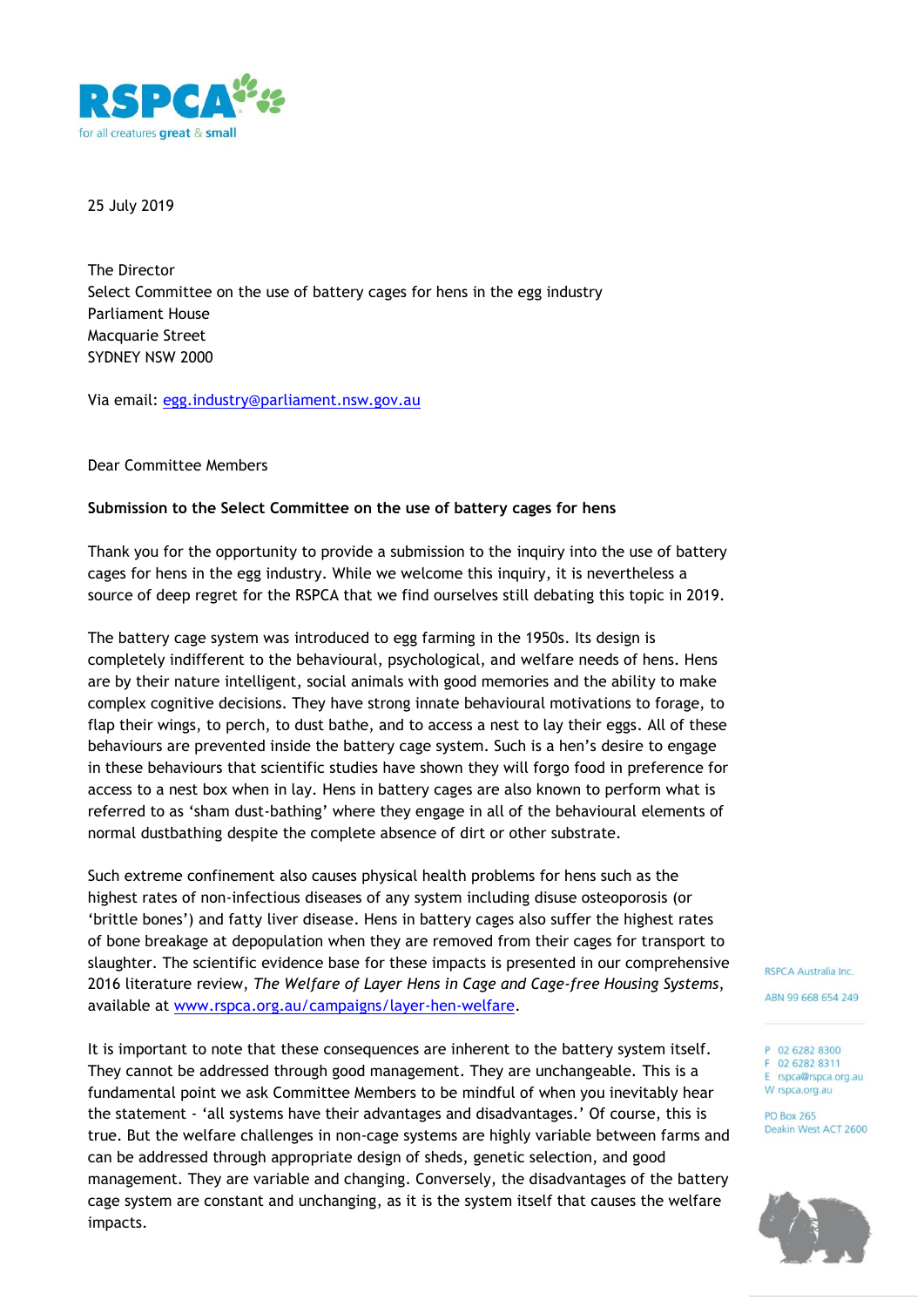

It is this fact that has led eminent national animal welfare scientific councils across the world to recommend the phase out of battery cages, including the UK Farm Animal Welfare Council in 1997, the European Union Scientific Veterinary Commission in 1998, the National Animal Welfare Advisory Committee of New Zealand in 2012, and the National Farm Animal Care Council of Canada in 2017. Each of these committees, consisting of respected specialists in their fields with decades of experience and expertise in animal health and welfare science and livestock husbandry, conducted comprehensive scientific reviews and arrived at the same conclusion – that it is impossible to meet the welfare needs of hens in the battery cage system.

Thankfully, the advice of these committees was heeded by every single one of the governments they reported to. Battery cages have now been phased out across the 28 nations of the European Union. New Zealand's 10-year phase-out is due to be complete in 2022 and Canada's phase out in 2036. Additionally, increasing numbers of US states are following suit – California, Michigan, Ohio, Rhode Island, Washington, Oregon, and Massachusetts have passed legislation to phase out battery cages and several others are considering similar legislation.

Yet here in Australia, approximately 10-11 million hens remain confined to barren battery cages with no phase out timeline in place. This can only be described as a national embarrassment.

RSPCA Australia argued strongly for phasing out battery cages during the previous review of the national *Model Code of Practice for the Welfare of Poultry* in the late 1990s with a 46-page submission outlining all of the available evidence at the time including two of the scientific reviews mentioned above. Our proposal was not accepted and the issue was deferred to a future review of the Code.

Fast forward to 2019, 20 years and approximately 140 million layer hens later, we again find ourselves having to fight for the science to be recognised and a phase out to be included in the draft *Australian Animal Welfare Standards and Guidelines for Poultry*. The lack of leadership from industry and Government on this issue has been astounding.

This disappointment and frustration is shared by our many thousands of supporters in NSW and around the country and has been conveyed to this inquiry in the form of thousands of submissions. This large community response was also experienced during the recent public consultation on the draft *Animal Welfare Standards and Guidelines for Poultry*, during which, more than 167,000 submissions were received. This constitutes the largest number of public submissions ever made to an animal welfare consultation in Australia's history.

This level of public concern cannot be ignored. Recent research commissioned by the federal Department of Agriculture – *Australia's Shifting Mindset on Farm Animal Welfare* – found that 95% of Australians are concerned about farm animal welfare and 91% want to see reform to address it. The report found that failing to respond to these concerns will accelerate eroding levels of community trust and confidence in animal agriculture and Government's performance in regulating acceptable welfare standards. Low levels of trust also give rise to increasing levels of protest and activism as we have seen recently with the increased incidents of 'vegan activists' entering farming properties. This was foreshadowed by rural sociologists Parbery and Wilkinson in their 2012 report for Agriculture Victoria – *Victorians' Attitudes to Farming*.

Consumers have been voting with their wallets and the market share of battery cage eggs has been steadily declining. From a retail market share of approximately 75% in 2005, it has now dropped to below 50% today, demonstrating that it is entirely feasible to produce safe, affordable, nutritious eggs without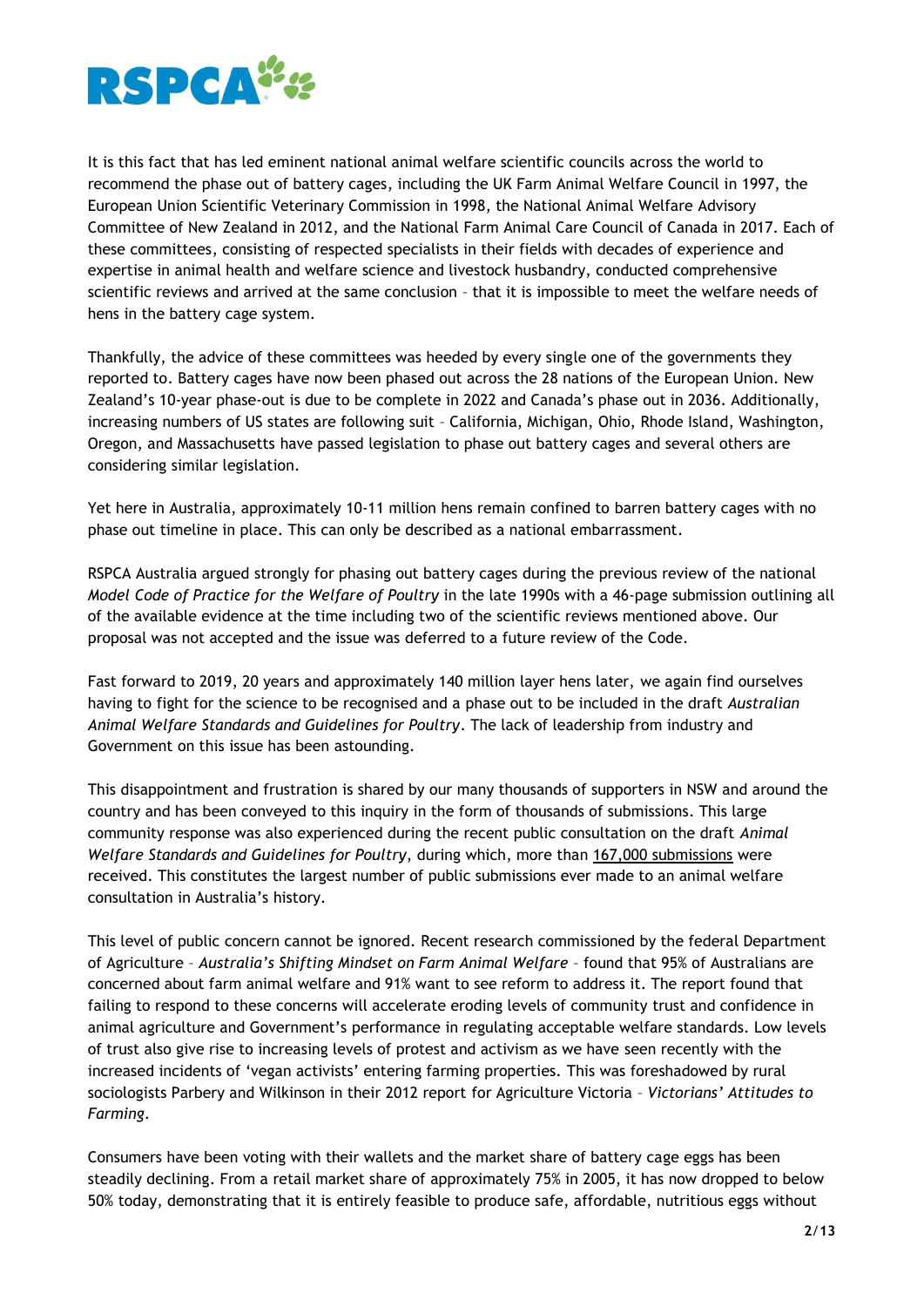

the use of battery cages. But despite these encouraging trends, the market is incapable of phasing out battery cage eggs on its own as many cage eggs are used as product ingredients in processed foods where consumers have little to no ability to make an informed choice. It is therefore incumbent upon Governments to act to put a final end date on the use of the remaining battery cages in Australia.

New South Wales is the largest producer of eggs in the country at 31%. It is therefore well-placed to lead the nation in phasing out battery cages in favour of more humane and sustainable systems of production. We urge Committee Members to listen to the views of the community, to act on the scientific evidence base, and to recommend a legislative phase out of existing battery facilities over a reasonable timeframe.

We believe that based on the age of current cage infrastructure, a 10-year timeframe would be entirely feasible. We know that our supporters would like the timeframe to be much shorter but we understand such transitions take time. We would also strongly support any government assistance that can be provided to producers to make this transition occur as soon as possible.

Our **attached** submission provides further information about the animal welfare science on layer hen housing systems, relevant data on community expectations, market trends and international developments, and an outline of our proposal for a 10-year phase out of battery cages. We trust our submission will be of assistance and look forward to providing any further assistance the Committee may require moving forward.

Yours sincerely,

Tylethe

Dr Jed Goodfellow Science and Policy Team Lead (A/g) RSPCA Australia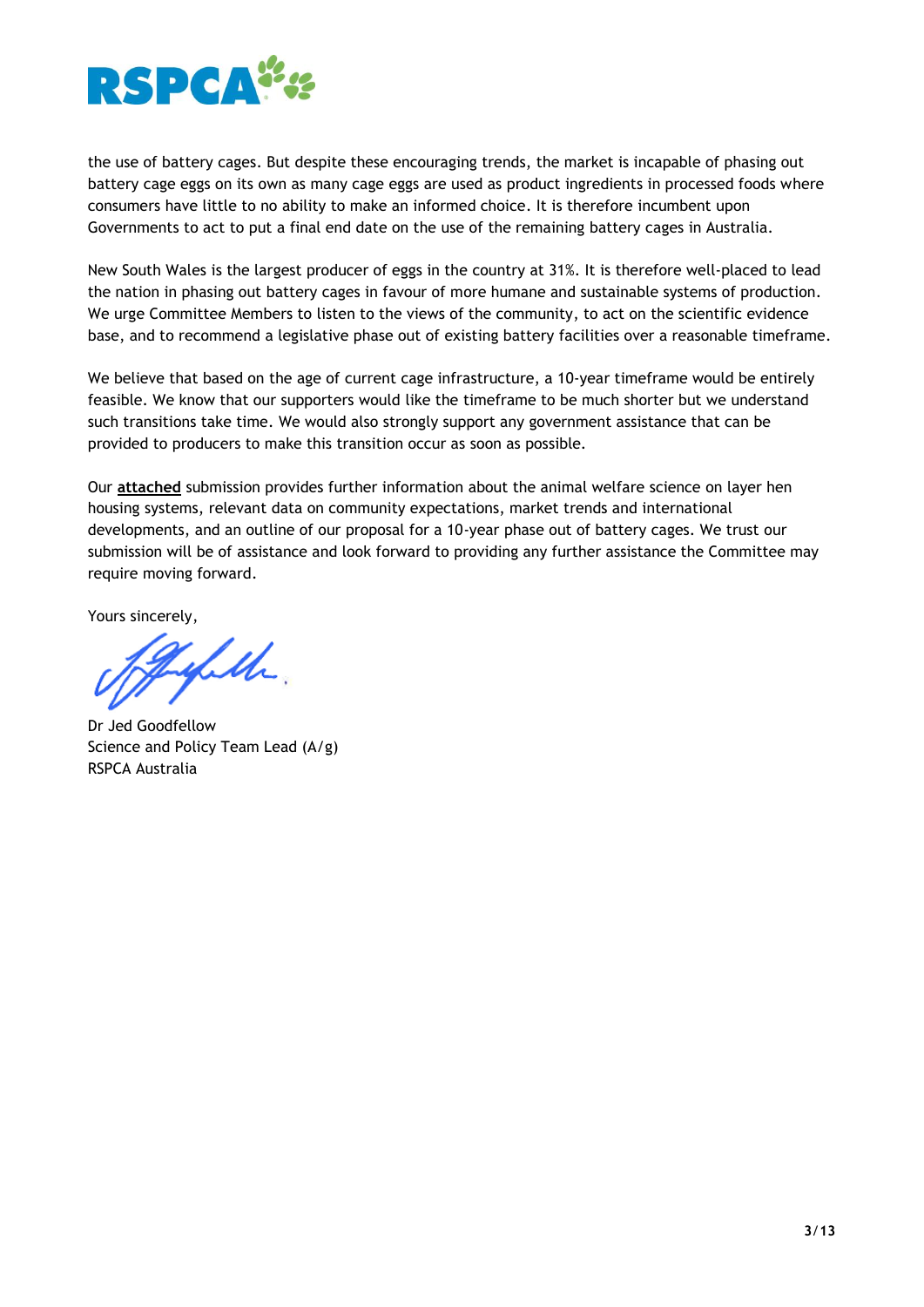

## **Animal welfare science**

The following information highlights key welfare issues relating to housing poultry in conventional cages and supports the conclusion that battery cages (referred to hereafter as 'conventional cage systems') must be phased out.

Osteoporosis and susceptibility to fractures are problems that face layer hens in all types of housing systems (Widowski et al. 2013). High rates of egg production are thought to weaken the leg and wing bones in particular. However, it is generally accepted that a lack of movement is the main cause of bone fragility in hens (EFSA 2005). In conventional cages, hens are not able to exercise or perch, and their movement is severely restricted. This severe behavioural restriction, including the inability to walk or fly, contributes to bone weakness (LayWel 2006). When birds from conventional cages are handled, it results in a very high rate of bone fractures. Typically, furnished cages allow hens to perch, which contributes to improved bone strength (Lay et al. 2011). However, they are still unable to perform their full behavioural repertoire, including foraging, ground-scratching, and dustbathing.

Locomotion is severely restricted in cages, which contributes to disuse osteoporosis (LayWel 2006). In addition, maintenance and thermoregulatory behaviours are significantly compromised (Nicol 1987; Lay et al. 2011). Non-infectious diseases, including fatty litter and osteoporosis, are more prevalent in conventional cages compared with systems that allow a greater opportunity for behavioural expression and movement (Kaufman-Bart 2009; Lay et al. 2011; Widowski et al. 2013). Fatty liver is a common metabolic disease mainly seen in layer hens housed in cages (EFSA 2005). It causes rupture of the liver and sudden death. Factors which are thought to contribute to the development of fatty liver include a lack of exercise and restricted locomotion, high environmental temperatures, and a high level of stress (EFSA 2005). Non-infectious diseases which may be attributed to a lack of movement such as disuse osteoporosis and fatty liver are very difficult to manage in conventional cages due to the inherent extreme behavioural restriction.

Infectious diseases may be more readily contracted and spread in floor-based housing systems, while noninfectious diseases can be more prevalent in cage systems. Infectious diseases can be managed. Management includes strict biosecurity practices and vaccination programs. There has been a consistent decline in the proportion of birds with viral (Marek's disease), parasitic (coccidian and helminths), and feather-pecking and cannibalism during the 12 years since the 1999 phase out of conventional cages in the European Union. This change is thought to be due to improved vaccination, and greater emphasis on management in litter-based and free-range systems (Kaufman-Bart 2009; Widowski et al. 2013; Fraser et al. 2013). Vaccination and hygiene are reportedly the most effective precautions against infections. Control strategies have brought about a marked decline in notifiable diseases, especially *Salmonella* Enteritidis (Kaufman-Bart 2009). In addition to the greater emphasis on day-to-day management and stockpersonship, there is work being done across Europe to optimise the long-term management of noncage systems, such as the LayWel and Hennovation projects in the UK which include management strategies aimed at controlling the expression of feather-pecking.

Non-infectious diseases which are mainly attributed to, or exacerbated by, the lack of movement in conventional cages cannot be remedied by management. The problems associated with fatty liver, kidney disease, and osteoporosis require changes in housing system to allow the birds to move and exercise sufficiently, thereby alleviating the problems associated with non-infectious diseases.

When housing constraints prevent poultry from performing behaviours which they are motivated to perform, this presents a welfare concern since birds experience psychological distress, and physical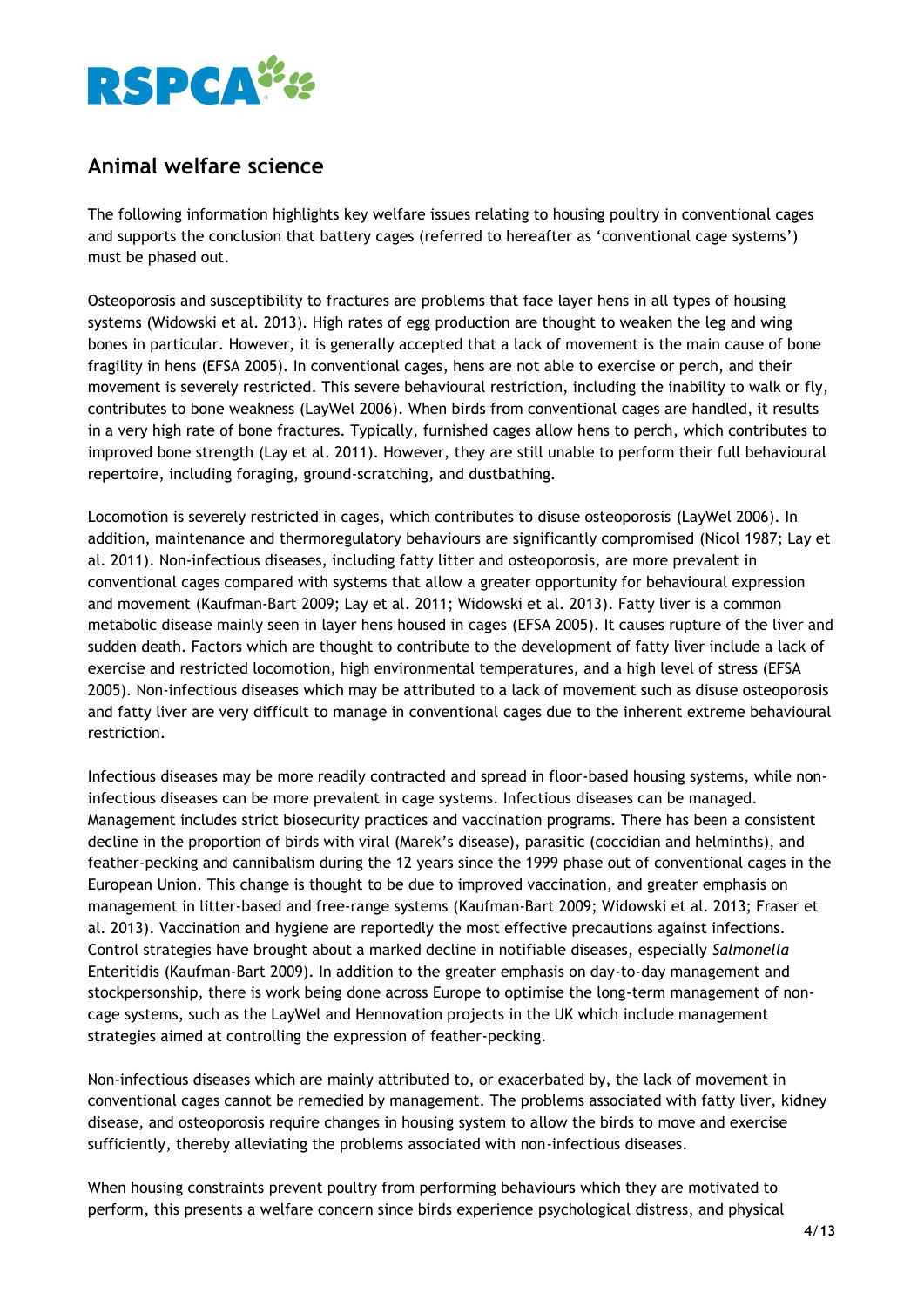

consequences including compromised biological function, or harmful variants of the behaviour such as feather-pecking and hysteria (Lay et al. 2011). Welfare problems can result when the environment unduly constrains the basic movements and behaviours of animals. This has been quantified in various studies which assess an animal's motivation to perform certain behaviours, by measuring how much an animal will work to be able to perform those behaviours (Dawkins et al. 2004; Fraser et al. 2013).

In 1999, the European Commission passed the Directive (CEC, 1999) requiring that by 2012 all barren conventional cages be prohibited, and that all cages must be furnished, and provide at least: 750 cm<sup>2</sup> of floor space per hen, of which 600 cm<sup>2</sup> is at least 45 cm high, a nest, a littered area for scratching and pecking, 15 cm of perch, 12 cm of food trough per hen, and a claw-shortening device (Appleby et al. 2002). Appleby (2002) compared furnished and conventional cages; behaviour was more unrestricted and varied, and physical condition was better in hens in furnished than conventional cages. Furnished cages generally allow more movement than conventional cages, and allow for some expression of the most highly motivated behaviours which are prevented in conventional cages. However, there is still behavioural restriction in furnished cages. Locomotion, wing-flapping, flying, dustbathing, groundscratching, ground-pecking and foraging are limited, and not able to be performed satisfactorily. This is due to the limited space available and the amount of substrate that is provided, which may be quickly depleted (Lay et al. 2011). The large spaces provided to birds in non-cage systems allow greater opportunities for locomotion. Locomotion is increased because resources are spread out horizontally and sometimes vertically. However, movement may be compromised if stocking densities are too high (Leone and Estevez 2008; Lay et al. 2011).

All species of poultry confined to conventional cages are severely limited in their ability to perform any behaviours. This includes basic movements. Hens in conventional cages suffer extreme behavioural inhibition, and are unable to walk, flap their wings, lay eggs in a nest, or perch. They suffer the poorest bone strength of all housing systems, and the highest number of fractures incurred at depopulation. Hens have been found to perform higher levels, or 'rebound' levels of wing-flapping, tail-wagging, and stretching when they are moved to a large space after weeks of confinement in a small area, with some behaviours correlated to the duration of confinement. This indicates that hens do not adjust to prolonged spatial restriction (Nicol 1987; Lay et al. 2011).

While cages allow greater control over the environment and bird health and a lower incidence of fractures incurred throughout production when compared to non-cage systems, it is important to consider the full impact on the welfare of the hens. Hens do not only possess physiological needs for food, water, thermal comfort, and freedom from disease. They also have innate behavioural needs, such as those for nesting and dustbathing. Allowing hens the opportunity to perform behaviours which they demonstrate that they are motivated to perform is central to achieving positive welfare states (Mellor and Webster 2014). Conversely, the inability to perform these behaviours including comfort movements, foraging and nesting behaviour, has negative welfare impacts (Nicol et al., 2017). Conventional cages have no provisions for the expression of innate behaviours. These behaviours include:

#### *Movement*

Animals require an absolute amount of physical space to extend their limbs and perform basic movements including changing posture and turning around. The amount of space required for a hen to turn around and stretch its wings is greater than the space which is provided in most conventional cages (Widowski et al., 2016; Nicol et al., 2017).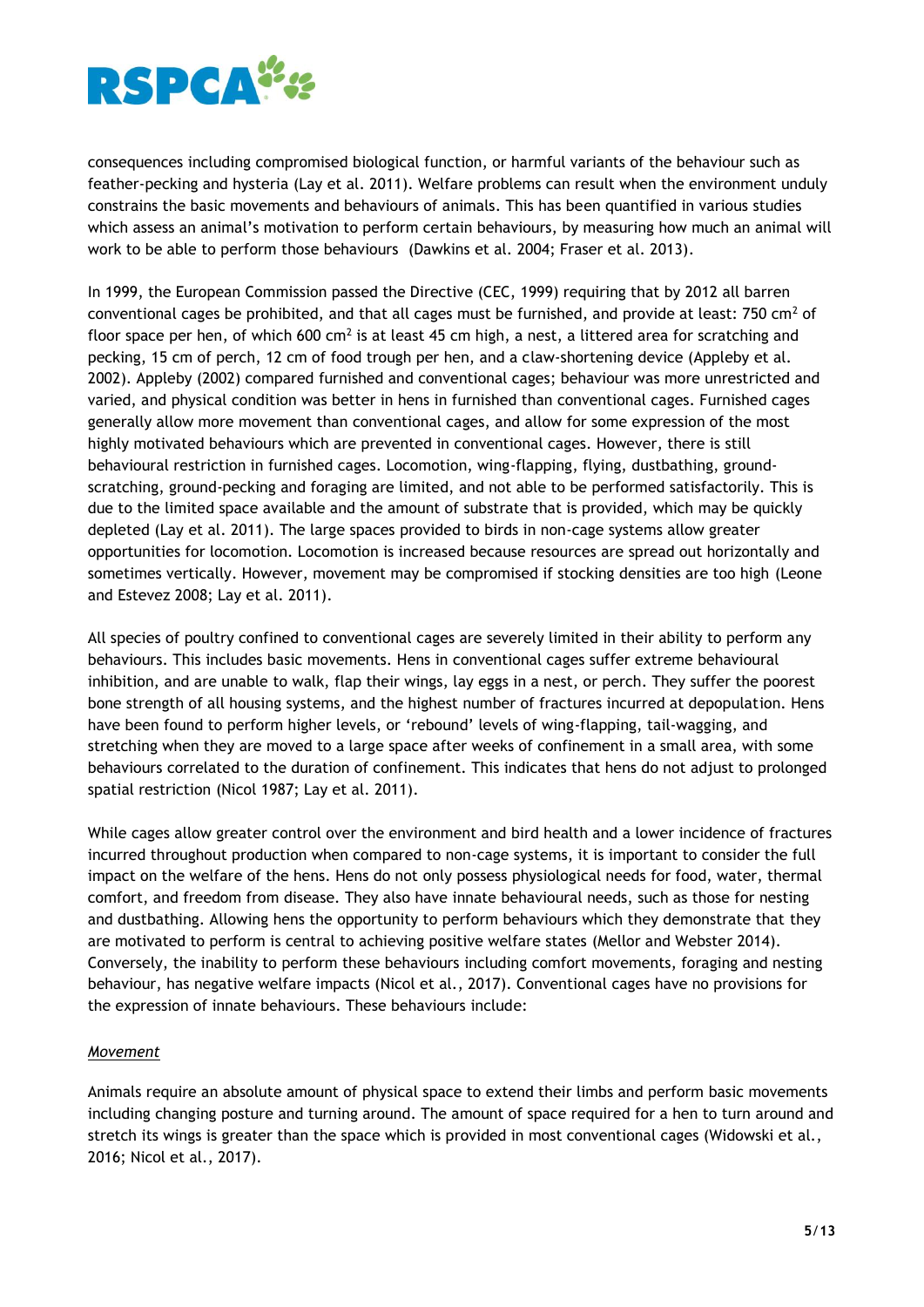

Examples of the amount of space required by hens to perform basic behaviours and the inhibition that is imposed by conventional cages is illustrated in the excerpt from Nicol et al. (2017):

*The spatial restriction of the conventional cage prevents or constrains the performance of most comfort movements, and there are no resources to meet the birds' roosting and nesting needs. A limited amount of foraging can take place in the feed trough. At the high stocking rates and small cage sizes typical of a conventional cage, hens are effectively prevented from performing even simple locomotor and comfort movements.* 

*In a classic paper, Dawkins and Hardie (1989) recorded the unrestricted behaviour of brown hybrids. They presented the following ranges of space occupied to turn around (540 to 1,006 cm<sup>2</sup> ), stretch wings (653 to 1,118 cm<sup>2</sup> ), wing flap (860 to 1,980 cm<sup>2</sup> ), preen (814 to 1,270 cm<sup>2</sup> ), and ground scratch (540 to 1,005 cm<sup>2</sup> ). More recently, in a video kinematic study of white hybrid layers, Mench and Blatchford (2014) determined the space required by hens to stand (563 cm<sup>2</sup> ), turn around (1,315 cm<sup>2</sup> ), lie down (318 cm<sup>2</sup> ), and wing flap (1,693 cm<sup>2</sup> ) (Nicol et al., 2017).*

Birds without the ability to stretch or flap their wings, walk or run suffer disuse osteoporosis, frustration (which can manifest in rubbing on the sides of the cage and pacing) (LayWel 2006), and a decreased ability to thermoregulate. Access to feed and water may also be compromised due to high stocking densities (Lay et al. 2011). There is limited control in social interactions, and an ability to escape unpleasant situations in conventional cages, due to a lack of environmental complexity (Cordiner and Savory 2001).

### *Perching*

Hens have demonstrated a strong motivation to access perches by pushing through weighted doors to access them (Olsson and Keeling 2002). The use of perches can reduce fearfulness and aggression (Donaldson and O'Connell, 2012), reduce bird density on the floor (Cordiner and Savory, 2001), lower the risks of piling and smothering (Lay et al., 2011), improve motor activity, and provide resting locations and places of refuge from aggressors (Cordiner and Savory, 2001; Lay et al., 2011; Yan et al., 2014). The provision of perches within the first four weeks of life has also been shown to reduce the risk of cloacal cannibalism in adulthood (Gunnarsson et al., 1999). The inability to perch decreases musculoskeletal health, and the ability to escape aggressors (which is more possible in non-cage systems which offer complex environments and multi-level perches) (Yan et al. 2014). Hens show signs of unrest when they are deprived of the opportunity to perch at night, and experience frustration and reduced welfare if perching is not possible (Olsson and Keeling 2002; Fraser et al. 2013).

#### *Nesting*

Nesting is identified as a behavioural priority for layer hens (Weeks and Nicol 2006; Lay et al. 2011), particularly immediately prior to oviposition (egg-laying). The need for layer hens to utilise a nest has been assessed by motivation tests, which have consistently demonstrated that it is a high priority (Widowski et al., 2013). Cooper and Appleby (2003) concluded that hens' work-rate to access a nest 20 minutes prior to egg-laying, as measured by the extent to which they were willing to work by pushing a push-door for resources, was twice the work-rate to access food after four hours of confinement without feed. If denied a nest, birds can become frustrated, pace, and retain their eggs beyond the expected time of lay (Yue and Duncan 2003; Widowski et al. 2013). In addition, the absence of a nest can contribute to cloacal cannibalism, due to the lack of an enclosed nesting area and the visibility of the cloaca during egglaying (Newberry et al. 2004; Lay et al. 2011).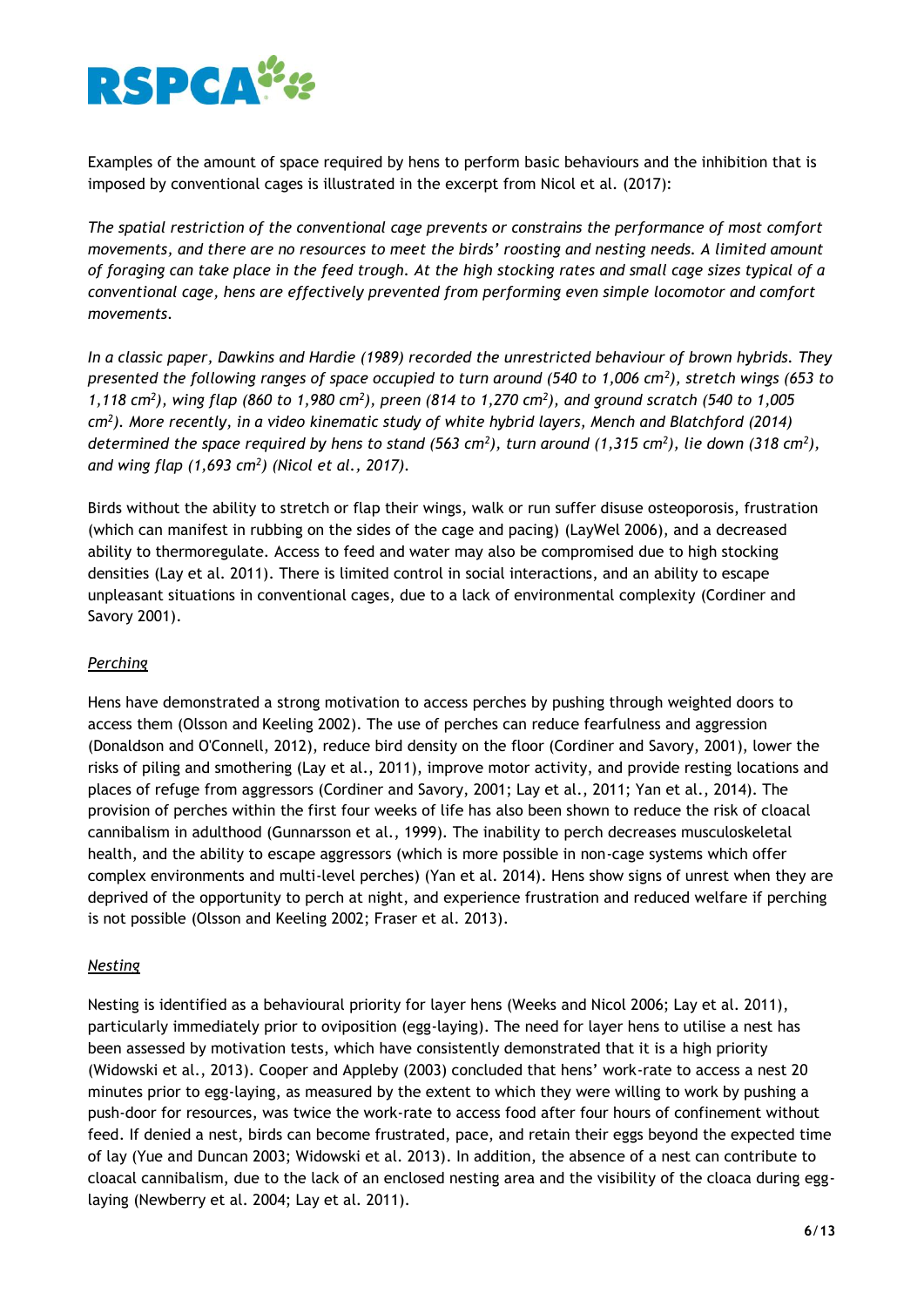

### *Dustbathing*

Functionally, dustbathing is performed to clean the feathers (Lay et al., 2011). It acts to remove skin parasites, regulate the amount of feather lipids, and maintain plumage condition (Olsson and Keeling, 2005). Birds which are unable to dustbathe experience deteriorated plumage condition and the build-up of stale preen oil in the feathers (Scholz et al. 2014). It is an intrinsically motivated behaviour, and hens can perform 'sham' dustbathing in the absence of suitable dustbathing material, which lacks positive feedback (Widowski and Duncan 2000), and may indicate a reduced welfare state (Lay et al. 2011). Further, when birds are unable to dustbathe, plumage is in a poorer condition as it is dirtier, less waterproof, and less insulative (Scholz et al. 2014).

### *Foraging and exploration*

Foraging is an important part of the normal behavioural repertoire of hens (LayWel 2006), and when litter is available, it is used extensively by hens for scratching and pecking (Ekesbo 2011). When litter is available, hens may spend the majority of their time ground-pecking and ground-scratching (Hartcher et al. 2015). Further, hens perform foraging behaviours even when feed is provided *ad libitum* (Lay et al., 2011; Widowski et al., 2013), a phenomenon termed 'contrafreeloading', demonstrating an innate behavioural motivation to forage for food (Widowski et al. 2013), (Lay et al. 2011).

There is extensive scientific literature on the motivation for poultry to perform the above behaviours, which improve welfare and decrease negative states.

### **Community expectations and trust in Australian agriculture**

There has been a steady increase in public awareness around issues of farm animal welfare in recent years, which is expected to continue in the coming years (Futureye, 2018). Australian consumers are becoming increasingly aware of farm animal welfare, and more discerning about the quality of life that the animals experienced.

Concern for the welfare of layer hens in conventional cages has probably attracted more debate than any other intensive husbandry system (Freire & Cowling 2013). A recent survey by McCrindle (2017) of 1000 Australians revealed that 84% of the Australian public are concerned about the welfare of hens in conventional cages, and that 8 in 10 want to see battery cages phased out, an increase since previous research conducted in 2015 found 2 in 3 Australians were concerned about hens in battery cages.

If animal welfare standards fail to reflect the expectations and values of the Australian public, the sustainability of the production system may be threatened in the face of increasing concern about the way farm animals are treated (Hender, 2015). This could present a significant risk to an industry's social licence.

The concept of social licence is generally thought of as the acceptance of a company or industry's practices by the general public, where a company must be seen to operate responsibly (Futureye, 2018; Hampton and Teh-White, 2019). A social licence is the implicit acceptance of a product, service, company and government. Acceptance requires ongoing alignment to society's values, paying attention to their concerns, and resolving issues (Futureye, 2018). This concept is applicable to animal industries, where animal housing and husbandry practices are increasingly subject to public scrutiny.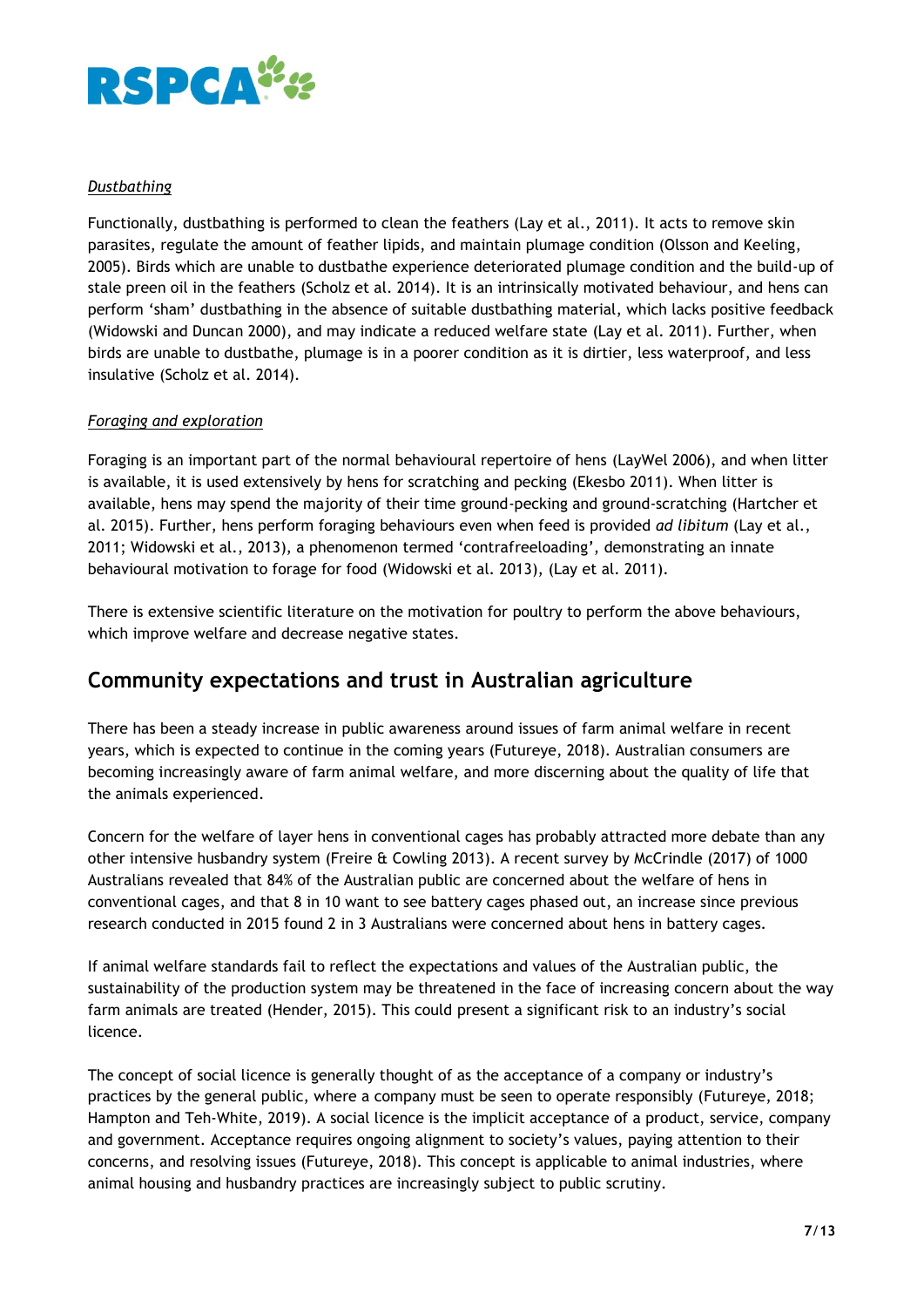

There is a current perceived lack of responsiveness by industry and government to the concerns of the public, who also believe that government and industry actions are insufficient to ensure good animal welfare standards (Futureye, 2018). The current regulatory environment has the potential to provoke significant public outrage if it is unable to effectively regulate farm animal welfare issues. A potential consequence of this is a loss of confidence in the government's ability to protect animal welfare, and may result in increased pressure on producers and industries. Quantitative research shows that the public has high concern for the welfare of egg-producing hens in particular (Futureye, 2018).

Since surveys have found that the vast majority of Australians are concerned about farm animal welfare, governments, industry, and food companies need to ensure that their policies encompass good animal welfare in order to maintain social licence. The use of conventional cages to house layer hens is not a sustainable housing system and will not be accepted by the public going forward.

# **International developments**

All countries in the European Union, which include Austria, Belgium, Bulgaria, Croatia, Republic of Cyprus, Czech Republic, Denmark, Estonia, Finland, France, Germany, Greece, Hungary, Ireland, Italy, Latvia, Lithuania, Luxembourg, Malta, Netherlands, Poland, Portugal, Romania, Slovakia, Slovenia, Spain, Sweden and the UK have banned conventional cages. This was due to Directive 1999/74/EC which banned housing laying hens in barren conventional cages, and was effective from 1 January 2012. The directive was based on a report from the European Union's Scientific Veterinary Committee, and evidence has continued to mount since then, with several scientific reports published. The ban of conventional cages in the EU was affected by mounting scientific evidence, public pressure as well as by all sectors of society, including producers, retailers, consumers, legislators, and the media (Appleby 2003). Therefore, since 2012, all hens in the EU are required to be provided with dustbathing substrate, nests, perches, and a pecking and scratching area in order to allow hens to express their natural behaviours and satisfy their ethological needs (Guinebretière et al. 2014).

In Switzerland, cage systems for laying hens, both in conventional and furnished cages, are completely prohibited (Lukanov and Alexieva 2013). Sweden banned conventional cages in 2002. In 1989, egg farmers were given a period of 10 years to phase out conventional cages, which was later extended, and conventional cages were no longer used from 2002. In Austria, conventional cages were successfully prohibited in 2009, and furnished cages will also be banned by 2020. Similarly, Belgium has banned conventional cages and has proposed to ban furnished cages by the end of 2024.

New Zealand has implemented a six year legislative phase-out of conventional cages. The National Animal Welfare Advisory Committee developed the code, which will result in conventional cages being phased out by 2022. This change was in response to scientific evidence and strong public opinion, despite over 80% of eggs in New Zealand having been produced from conventional cages.

Canada has also announced a phase out of conventional cages over the next 20 years, by 2036. This change is led by the industry, the Egg Farmers of Canada, and represents a voluntary phase out, despite approximately 90% of egg production currently occurring in conventional cage systems. The industry plans to move to a 50-50 split in eight years, and 85% non-conventional cage systems in 15 years. The Egg Farmers of Canada state that this change is in response to the best available scientific research, as well as changing consumer preferences, and that the industry plans to diversify production practices in line with these developments (Heppner 2016).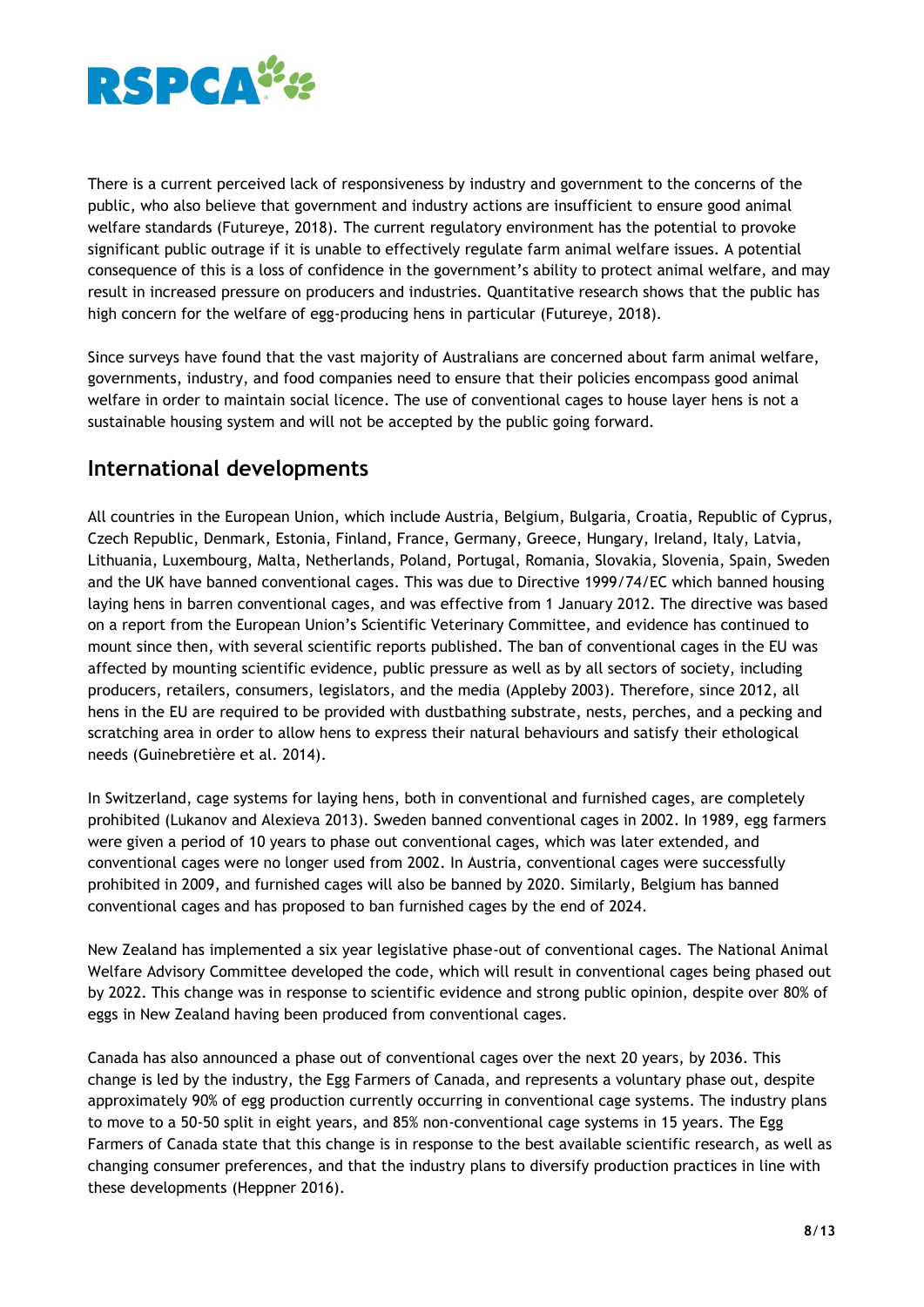

In the United States, California, Michigan, Ohio, Rhode Island, Washington, Oregon, and Massachusetts have passed legislation to phase out conventional cages with several other states likely to follow in the next year. In addition to legislative changes, nearly a hundred major companies in the US have stopped sourcing eggs from conventional cages. These include McDonald's, Denny's, IHOP, Kroger, Albertson's, and now Walmart, America's biggest food seller, accounting for 25% of all groceries sold in the United States (Pacelle 2016).

# **Market trends**

Public concern for the welfare of layer hens is reflected in purchasing choices; the proportion of eggs produced from hens housed in conventional cages has fallen sharply over the past several years in Australia. From a retail market share of approximately 75% in 2005, it has now dropped to below 50% today (2005-2018 Australian Egg Corporation Limited Annual Reports). Conversely, the proportion of noncage eggs, including barn-laid, has grown strongly over the past five years. Barn systems are relatively low-cost compared to free-range, but do not have the same negative connotations in relation to animal welfare as cage systems (IBISWorld, 2015).

Since 2012, non-cage eggs represent the highest value to the egg industry in Australia in terms of the grocery sales farming system market share, and have rapidly been growing since then (2011-2017 Australian Egg Corporation Limited Annual Reports). This change is reflective of Australians' concerns for animal welfare in conventional cages (IBISWorld 2015).

In addition to consumers purchasing more non-cage eggs, the retail and food service sector is making the switch with many large retailers making cage-free commitments. Among these, Arnott's, McDonalds, Hungry Jacks, Subway, Nando's, Oporto, Coles, Woolworths, Aldi, Harris Farm Markets, Ikea, Kellogg's, Compass Group, Mars, Nestle, PepsiCo and Unilever have all started phasing out cage eggs from their supply chains. The breadth and scale of cage-free commitments are clearly documented at: [www.welfarecommitments.com](http://www.welfarecommitments.com/) and [https://www.rspca.org.au/campaigns/layer-hen-welfare/cage-free](https://www.rspca.org.au/campaigns/layer-hen-welfare/cage-free-proud)[proud.](https://www.rspca.org.au/campaigns/layer-hen-welfare/cage-free-proud)

With these commitments cage production is becoming marginalised. Increasingly, companies are being held to account for their practices, and the public reporting of their policies and practices. This is assisted by initiatives such as the Business Benchmark on Farm Animal Welfare, which annually ranks the world's leading food companies on their farm animal welfare policies, practices and performance based on publicly available information.

However, the wholesaling, manufacturing and food service sectors continue to use eggs from conventional cages. Due to this, despite the majority of consumers demanding non-cage eggs and purchasing non-cage fresh eggs at the supermarket, the majority of layer hens in Australia (54%) are still housed in conventional cages.

# **The way forward – a national legislative phase out of battery cages**

While these consumer and food business trends are positive, the market is incapable of phasing out battery cage eggs completely because of the use of cage eggs as ingredients in processed foods and also because a minority segment of the consumer base simply do not care about animal welfare when making purchasing decisions.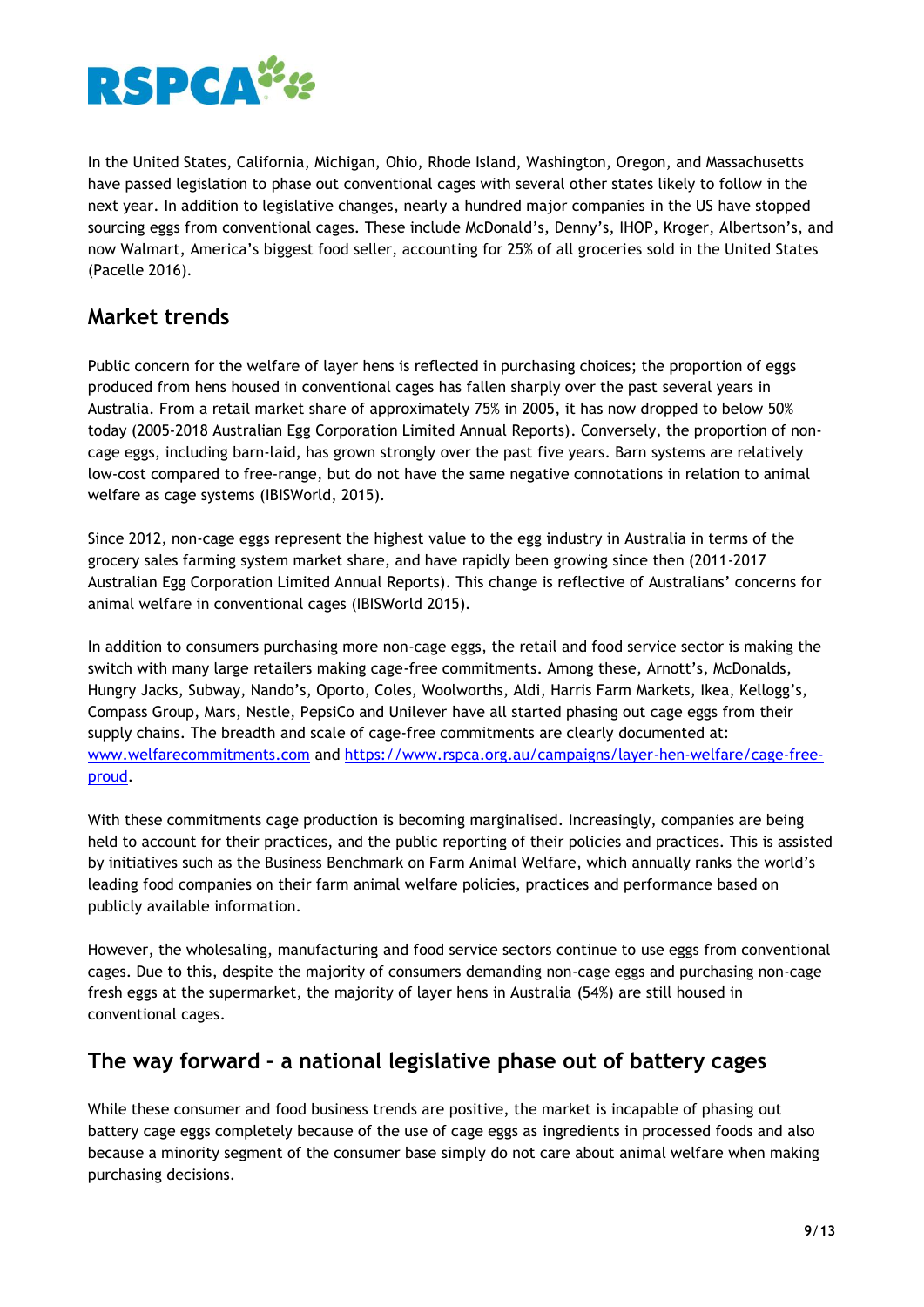

It is therefore incumbent upon Government to act to put a final end date on the use of the remaining battery cages in Australia. RSPCA Australia is aware that there has been little to no investment in new conventional cage infrastructure in Australia since 2008, and that much of the existing cage infrastructure is old and in need of upgrade or replacement.

The New Zealand National Animal Welfare Advisory Committee factored in an average lifespan of 18 years for conventional cages when developing its 10-year phase out strategy (New Zealand National Animal Welfare Advisory Committee, 2012). If a similar infrastructure lifespan is applied in Australia, all current cage infrastructure would require replacement before 2029, which is within a 10-year phase out period if applied from 2020 onwards.

RSPCA Australia is therefore calling for State and Territory Governments to agree to a national legislative phase-out of conventional cages over a 10-year timeframe and for the introduction of an immediate ban on the construction of any new cage infrastructure in the intervening period. RSPCA Australia would support any industry adjustment packages that State and Territory Governments can provide to affected producers to assist with the investment in new infrastructure to meet the 10-year timeframe.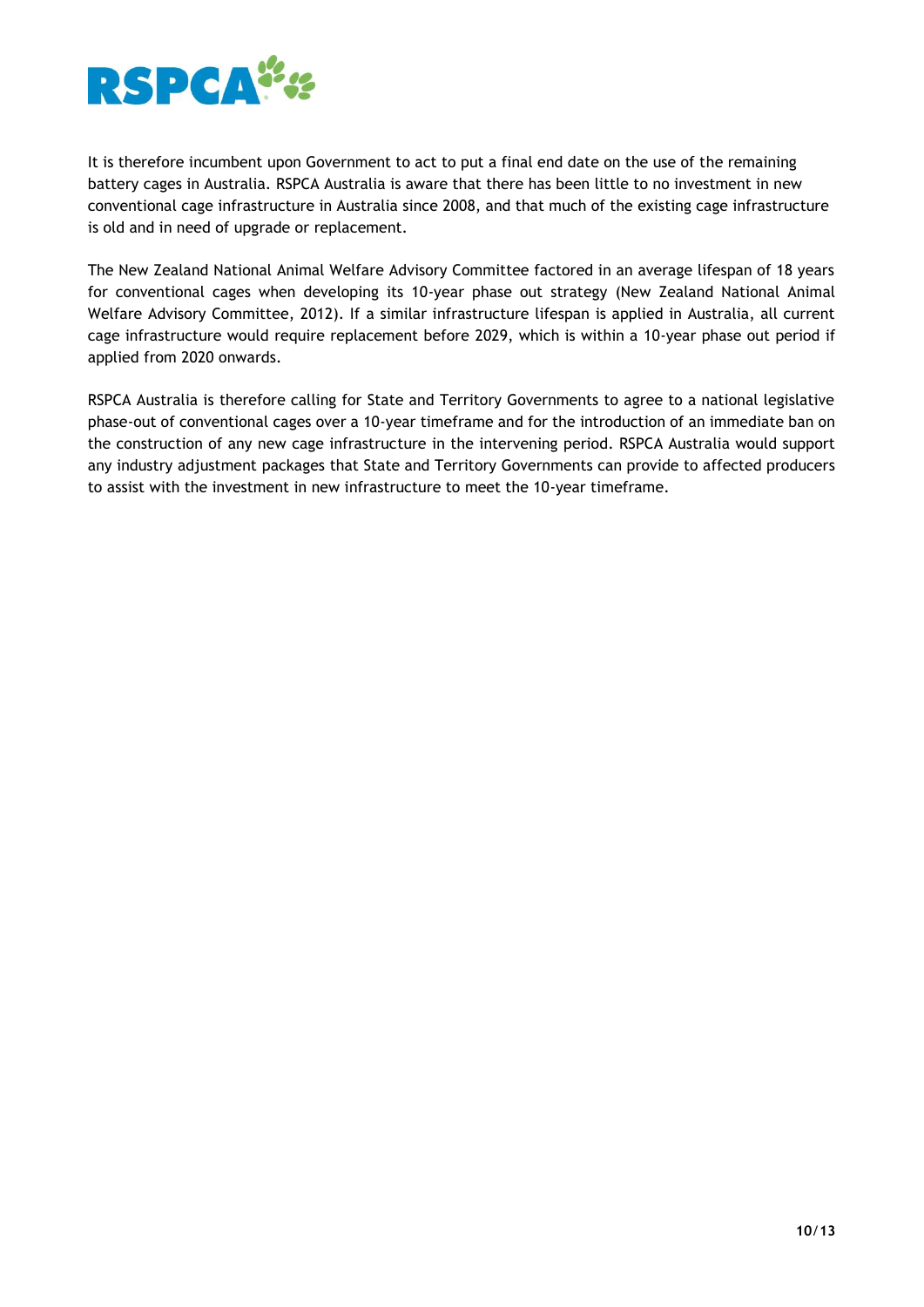

# **References**

Appleby MC (2003) The European Union ban on conventional cages for laying hens: history and prospects. J Appl Animal Welfare Sci 6:103–121.

Appleby MC, Walker AW, Nicol CJ, et al (2002) Development of furnished cages for laying hens. Br Poultry Science 43:489–500.

Australian Eggs (2011-2018) Annual Reports. Australianeggs.org.au

Cordiner LS and Savory CJ (2001) Use of perches and nestboxes by laying hens in relation to social status, based on examination of consistency of ranking orders and frequency of interaction. Applied Animal Behaviour Science 71:305–317.

Dawkins MS, Donnelly CA, Jones TA (2004) Chicken welfare is influenced more by housing conditions than by stocking density. Nature 427:342–344.

Donaldson CJ, O'Connell NE (2012) The influence of access to aerial perches on fearfulness, social behaviour and production parameters in free-range laying hens. Applied Animal Behaviour Science 142:51–60.

EFSA (2005) Welfare aspects of various systems for keeping laying hens. EFSA J 1–23.

Ekesbo I (2011) Domestic Fowl (Gallus gallus domesticus). Farm Animal Behaviour. Characteristics for Assessment of Health and Welfare. 105-112.

Fraser D, Duncan IJH, Edwards SA, et al (2013) General Principles for the welfare of animals in production systems: The underlying science and its application. Vet J.

Freire R and Cowling A (2013) The welfare of laying hens in conventional cages and alternative systems: first steps towards a quantitative comparison. Animal Welfare 22:57–65.

Futureye (2018) Australia's Shifting Mindset on Farm Animal Welfare. [http://www.agriculture.gov.au.](http://www.agriculture.gov.au/)

Guinebretière M, Beyer H, Arnould C, Michel V (2014) The choice of litter material to promote pecking, scratching and dustbathing behaviours in laying hens housed in furnished cages. Applied Animal Behaviour Science 155:56–65.

Gunnarsson S, Keeling L, Svedberg J (1999) Effect of rearing factors on the prevalence of floor eggs, cloacal cannibalism and feather pecking in commercial flocks of loose housed laying hens. British Poultry Science 40:12–18.

Hampton JO and Teh-White K (2019) Animal Welfare, Social License, and Wildlife Use Industries. The Journal of Wildlife Management 83(1):12–21.

Hartcher KM, Tran KTN, Wilkinson SJ (2015) The effects of environmental enrichment and beak-trimming during the rearing period on subsequent feather damage due to feather-pecking in laying hens. Poultry Science 94:852–859.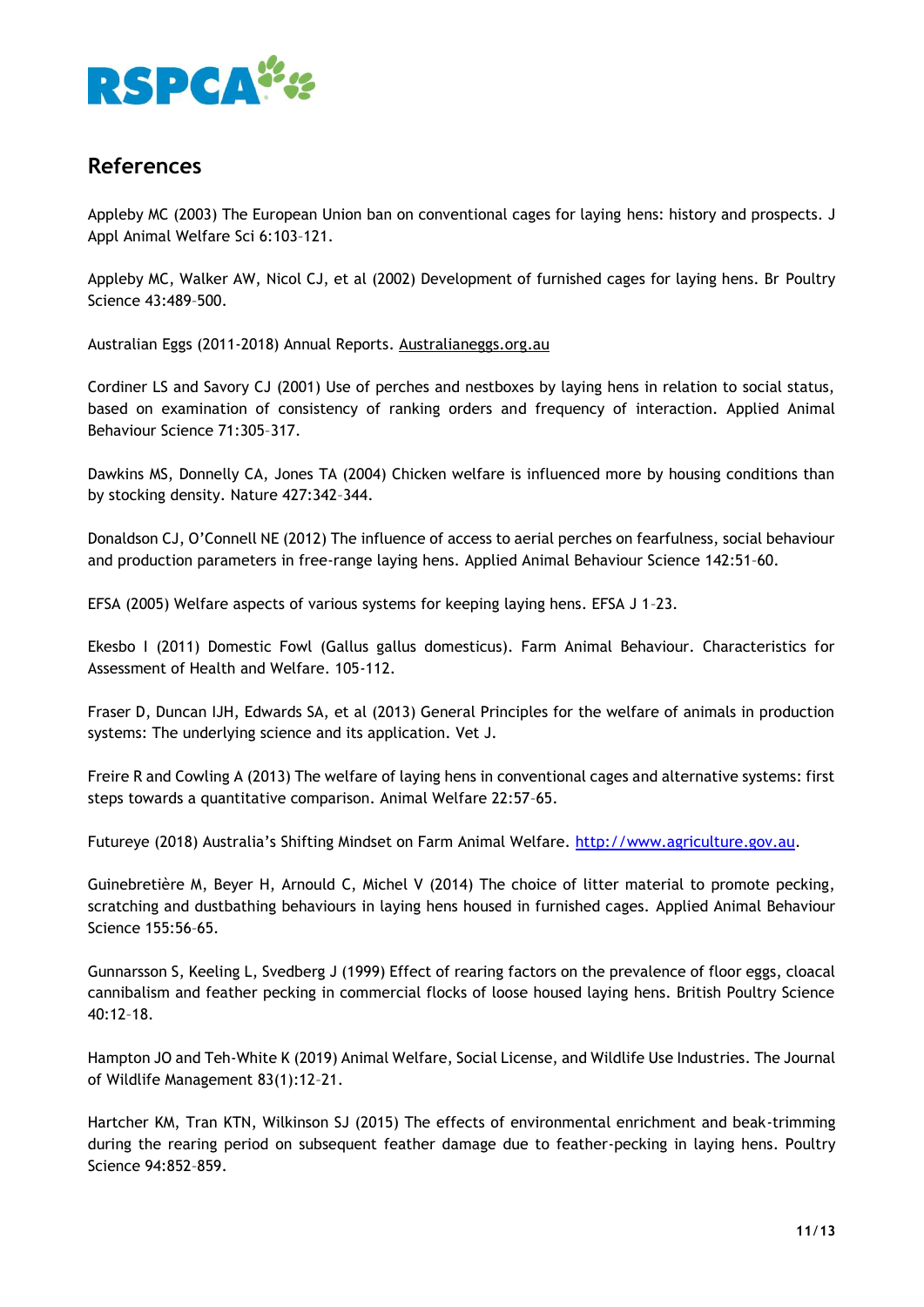

Hender (2015) The Treatment of Farm Animals in Australia: Are Legal Standards Set in Accordance with Democratic Principles? Faculty of Law, University of Sydney.

Heppner, K (2016) Egg Farmers Announce Canada-Wide Move Away from Conventional Housing. realagriculture.com

IBISWorld (2015) Egg farming in Australia. IBISWorld Industry Report A0172.

Kaufman-Bart MH (2009) Diseases in chicks and laying hens during the first 12 years after battery cages were banned in Switzerland. Vet Rec 164:203–207

Lay DC, Fulton RM, Hester PY, et al (2011) Hen welfare in different housing systems. Poultry Science 90:278– 294.

Leone EH, Estevez I (2008) Use of space in the domestic fowl: separating the effects of enclosure size, group size and density. Animal Behav 76:1673–1682.

LayWel (2006) LayWel - Overall strengths and weaknesses of each defined housing system for laying hens, and detailing the overall welfare impact of each housing system.

LayWel (2006) Results of the European project SSPE-CT-2004–502315 – welfare implications of changes in production systems for laying hens. European Union. Available at<http://www.laywel.eu/>

Lukanov H, Alexieva D (2013) Trends in battery cage husbandry systems for laying hens - Enriched cages. Agric Sci Technol 5:143–152.

Mellor DJ, Webster JR (2014) Development of animal welfare understanding drives change in minimum welfare standards. Review Science Technology 33:121–130.

Newberry RC (2004) Cannibalism. Pages 239–258 in Welfare of the Laying Hen. G. C. Perry, ed., CABI Publishing, Wallingford, UK.

New Zealand National Animal Welfare Advisory Committee (2012) Animal Welfare (Layer Hens) Code of Welfare Report.

Nicol CJ, Bouwsema J, Caplen G, Davies AC, Hockenhull J, Lambton SL, Lines JA, Mullan S, Weeks CA (2017) Farmed Bird Welfare Science Review. Department of Economic Development, Jobs, Transport and Resources. 1–321.

Nicol CJ (1987) Behavioural responses of laying hens following a period of spatial restriction. Animal Behaviour 35:1709–1719.

Olsson IAS and Keeling LJ (2002) The push-door for measuring motivation in Hens: Laying hens are motivated to perch at night. Animal Welfare 11:11–19.

Scholz B, Kjaer JB, Petow S et al (2014) Dustbathing in food particles does not remove feather lipids. Poultry Science 93:1877–1882.